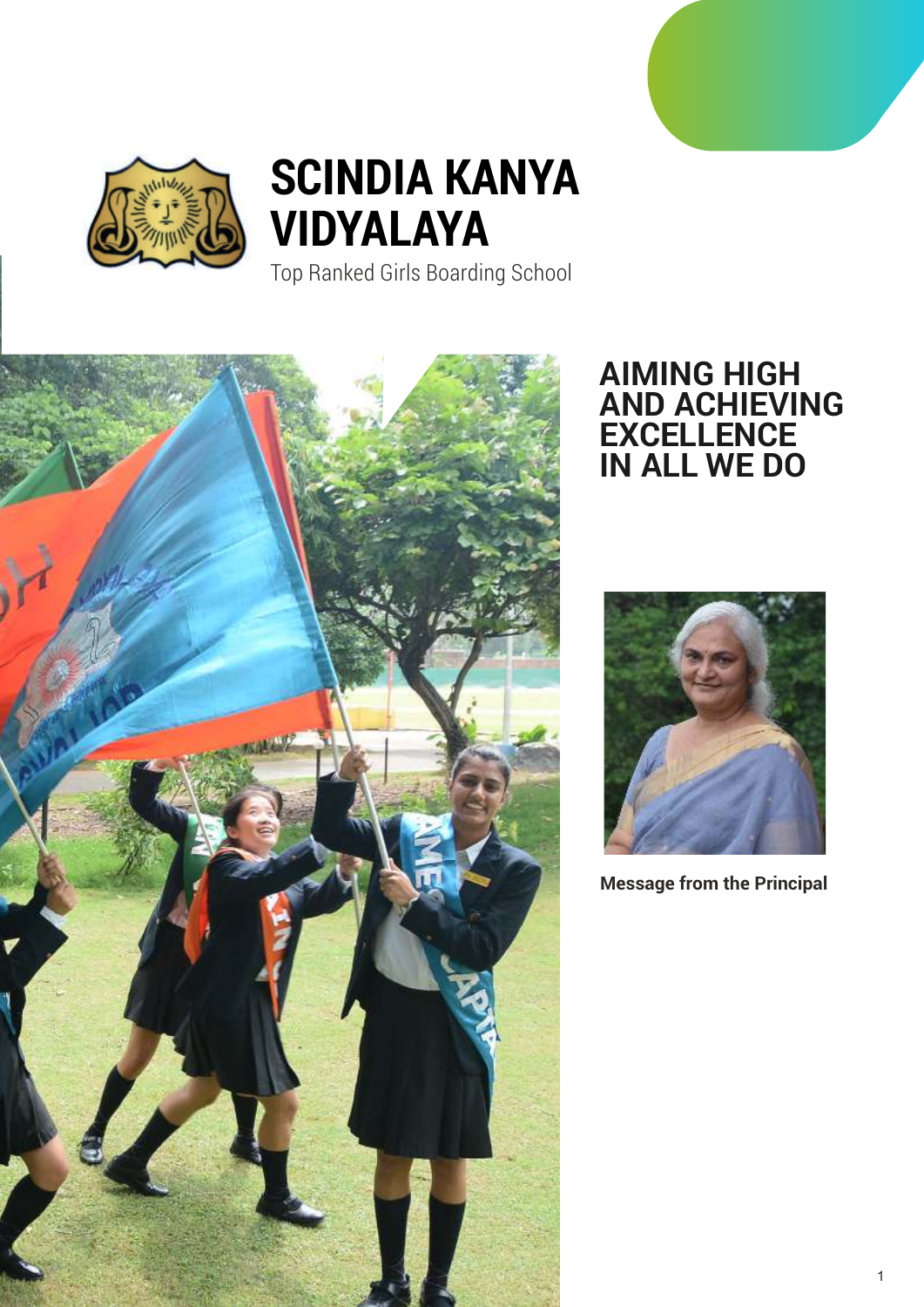# **Sanskrit Workshop at SKV**



*On 3rd of December 2019, a Sanskrit workshop was conducted in order to garner the interest in Sanskrit among the students of SKV. The workshop was organised by Mrs. Indu Chaturvedi, HOD Indian Languages. Interesting facts about the Sanskrit language were shared with the students, including the reason why NASA uses the language to develop their computer programmes. The students learnt that Sanskrit is a universal language which is taught worldwide, including various institutions in the western world such as St. James School (Ireland), Oxford and Cambridge Universities and various German Universities.*



*The students were also told about the famous "World Sanskrit Conference" of 2019, where around 5000 fluent Sanskrit speakers from 21 countries participated, making it truly an international event. Mrs. Indu Chaturvedi herself was one of the participants at the Conference, and she shared her experiences with the students. During the two-hour workshop the students learnt how globalised the Sanskrit language has become and how significant it is in the 21st century.*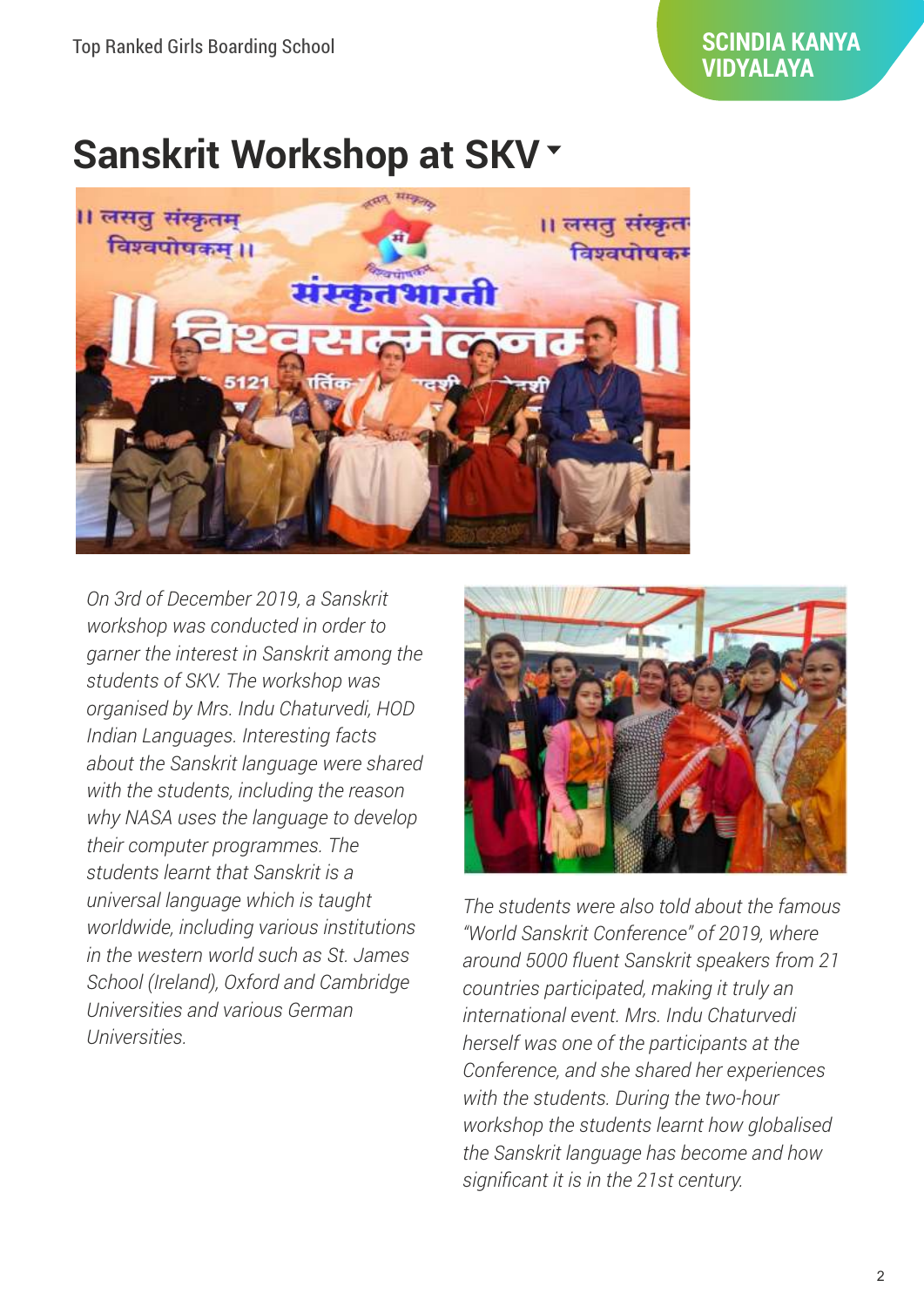### **Fireless Cooking at SKV**

*The fireless cooking activity drew to a close after 20 days of delicious and innovative recipes. All the classes took turns and came up with both traditional and continental recipes through the course of the activity, leaving everyone amazed at the simplicity of the dishes and wondering as to how these were made so well with just ordinary ingredients.* 

*The delicious recipes included multi-layered colourful sandwiches, bread pizza rolls, mexican nachos, chaat papdi and many more.*



### **Developing a Green Thumb**

*Under the direction of Mr. Arun Raut, SKV students are learning Bonsai: the ancient art of growing plants or trees in containers or trays which symbolize harmony, honour, patience and happiness.*



### **Art and Creativity Workshop at SKV**

*An involvement with art teaches us how to innovatively express oneself, manage risk, and handle failure. Art is not a luxury, it is a necessity to shape a wellrounded individual. With this aim in mind, an exclusive three days art and creativity workshop was organised by the reputed artist Suruchi Jain for the staff and students. Participants created their individual painting. Using the basic idea of STEAM (an amalgamation of science, technology, engineering, art and maths) the groups were encouraged to collaborate and allow their imagination to run free, while working in a team.*

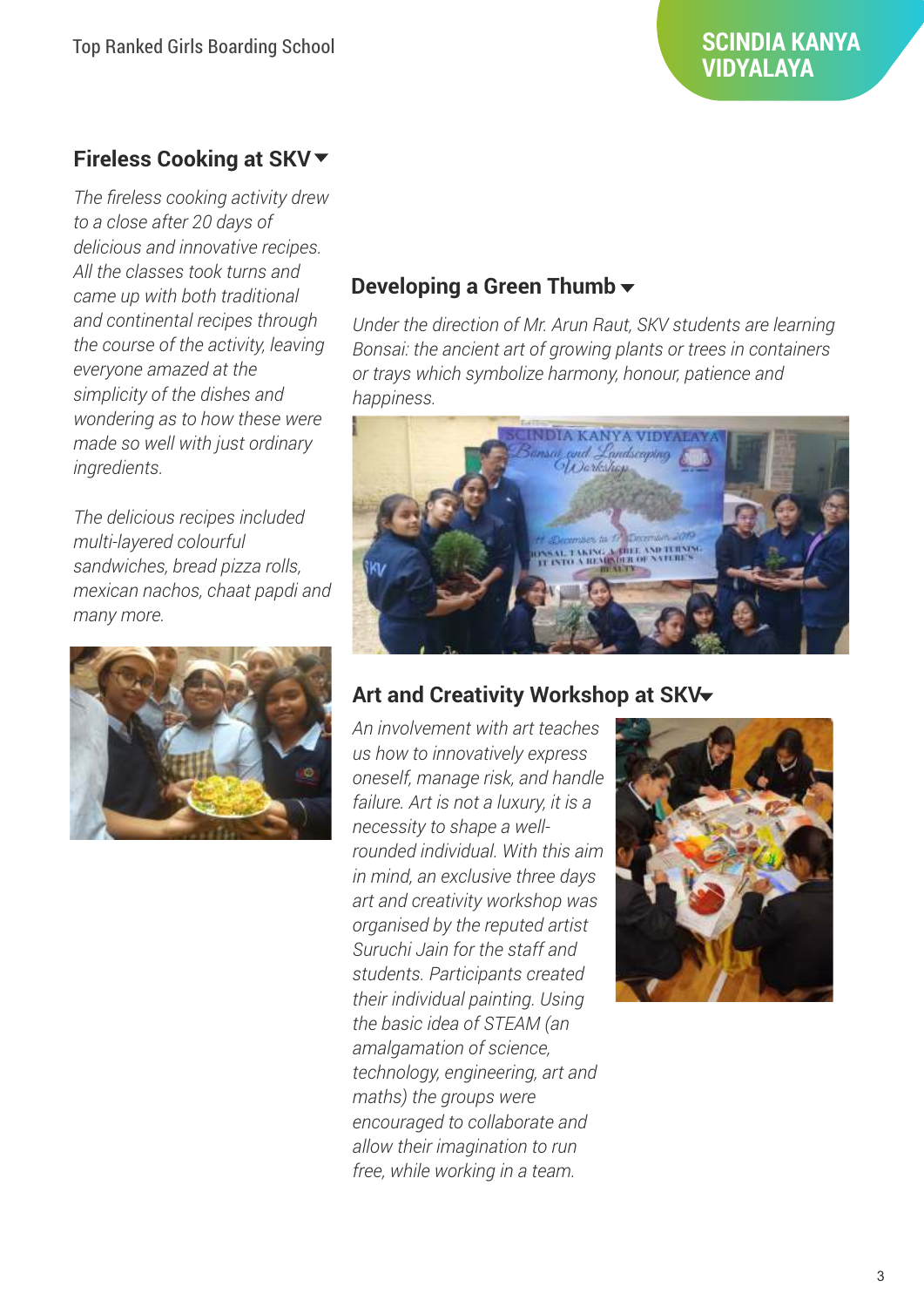#### **Cleanliness is next to Godliness**

*Dr Shalini Agarwal, HM Holding House, led the youngest SKVians in a cleanliness drive. The girls were divided into groups, then assigned with areas and tasks of cleaning the floor, windows and other spaces in the dormitories and corridors.* 

*They thoroughly enjoyed working with their dormmates and learned important lessons regarding dignity of labour, team work, cooperation and cleanliness.*





#### **Treasure Hunt at SKV**

*A fun filled maths treasure hunt was conducted on 7th Dec, 2019 for classes VI, VII and VIII. The venues for the hunt included the area around the Banyan Tree for class VI, the junior section for class VII and the Vijaya Garden for class VIII.* 

*The students had an interesting day filled with meaningful engagement. They loved the treasure hunt and participated in it very enthusiastically.*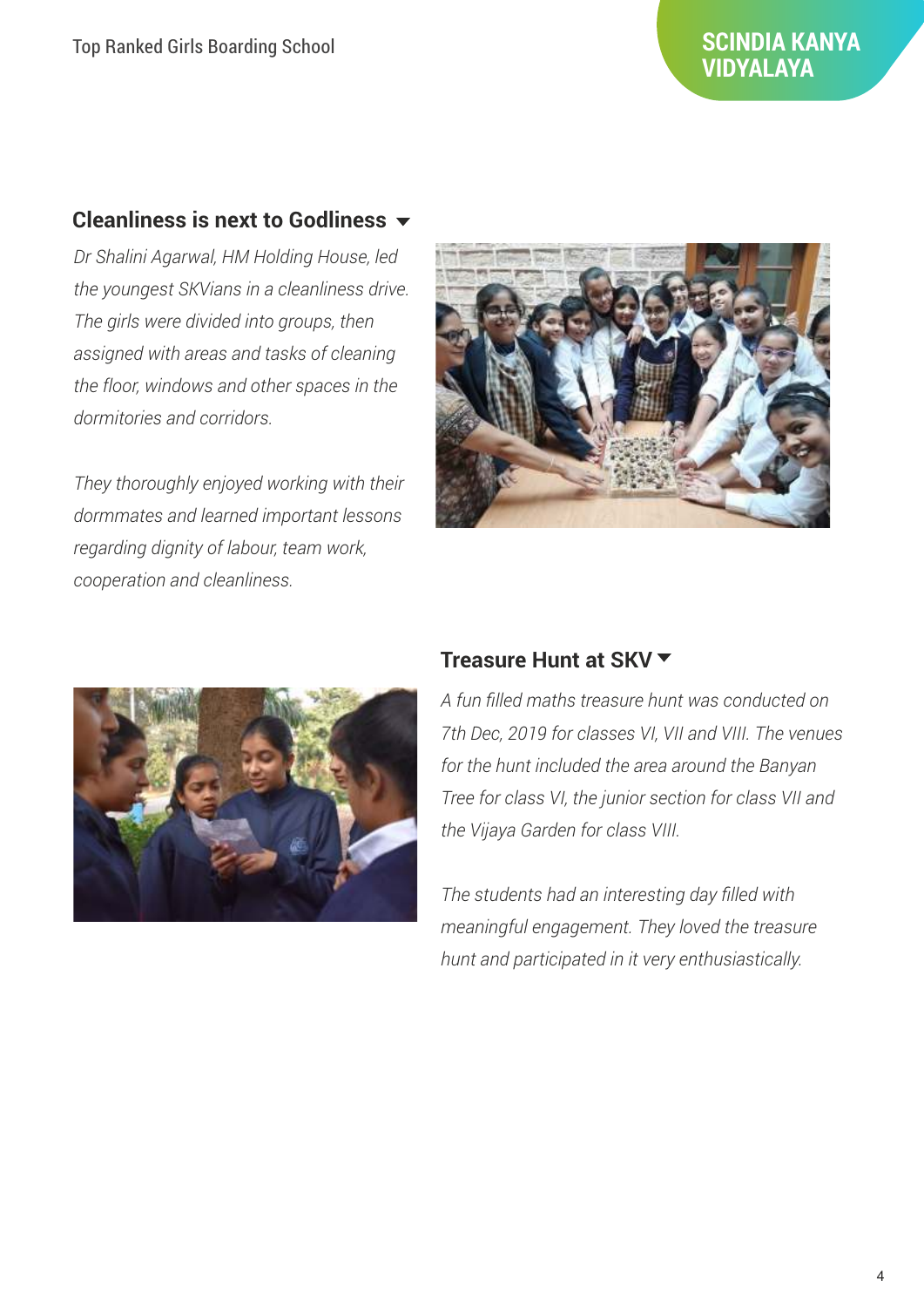# **Mount Abu Adventure Tour**



*14 students with two escort teachers departed for IAYP Mount Abu Adventure Tour from Gwa l i o r o n 2 1 s t December. Next morning they climbed and descended a 30 feet high rock as well as indulged in rappelling. They also went on an adventurous trek of five kilometres post l u n c h . It wa s a g r e a t experience for all.*

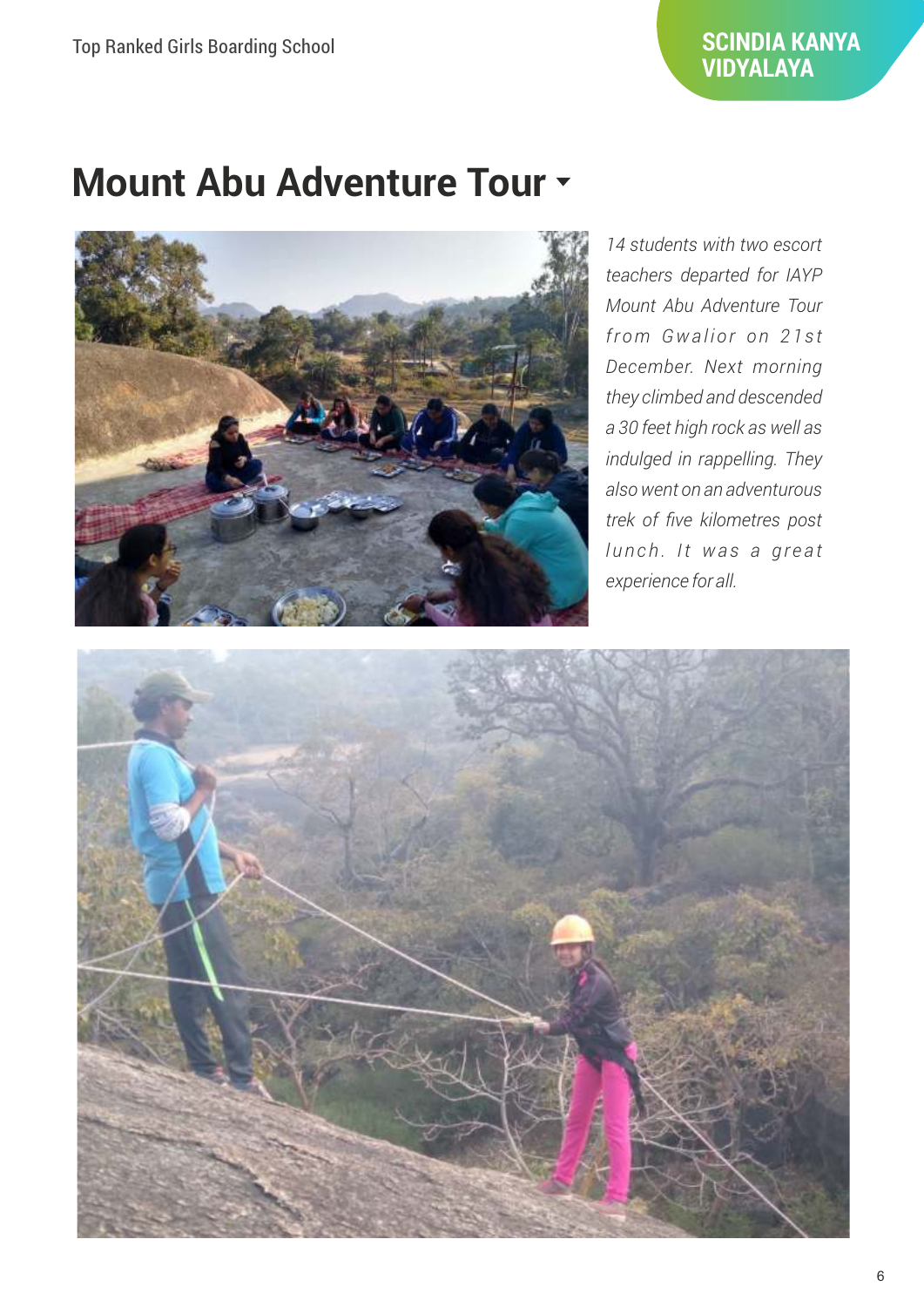### **Sahodaya Science Exhibition**



*Sahodaya science exhibition was held at India International Public School on 7th December. Six schools participated in the event to compete to win the best idea for a sustainable future.* 

*SKVian Sai Vira Gupta from class IX presented a working model of "Green Cell - Clean Power" based on Microbial fuel cell and SKVian Aanvi Dhorelia from class VII presented a working model on "Harnessing Infrared Radiations emitted by Air Conditioner". Sai Vira stood third in the competition. The exhibition was a huge learning experience for the students as they saw good working models of interesting ideas for the future.*

### **Sahodaya Inter-school Dance Competition**

*Sahodaya inter-school solo dance competition was held on 12th December, 2019 at Ebenezer H. Sec. School, DD Nagar, Gwalior. The competition saw two participants each from 13 schools.* 

*SKVian Rhytham Garg (Class IX) of Usha House participated and performed a Shiva Tandav using the medium of classical Kathak dance. SKVians Stuti & Shraddha Sharma (Class IX) of Usha House performed kathak Tarana, Tode-tukade and Tatkar. Rhytham Garg got the 2nd runner-up trophy.*

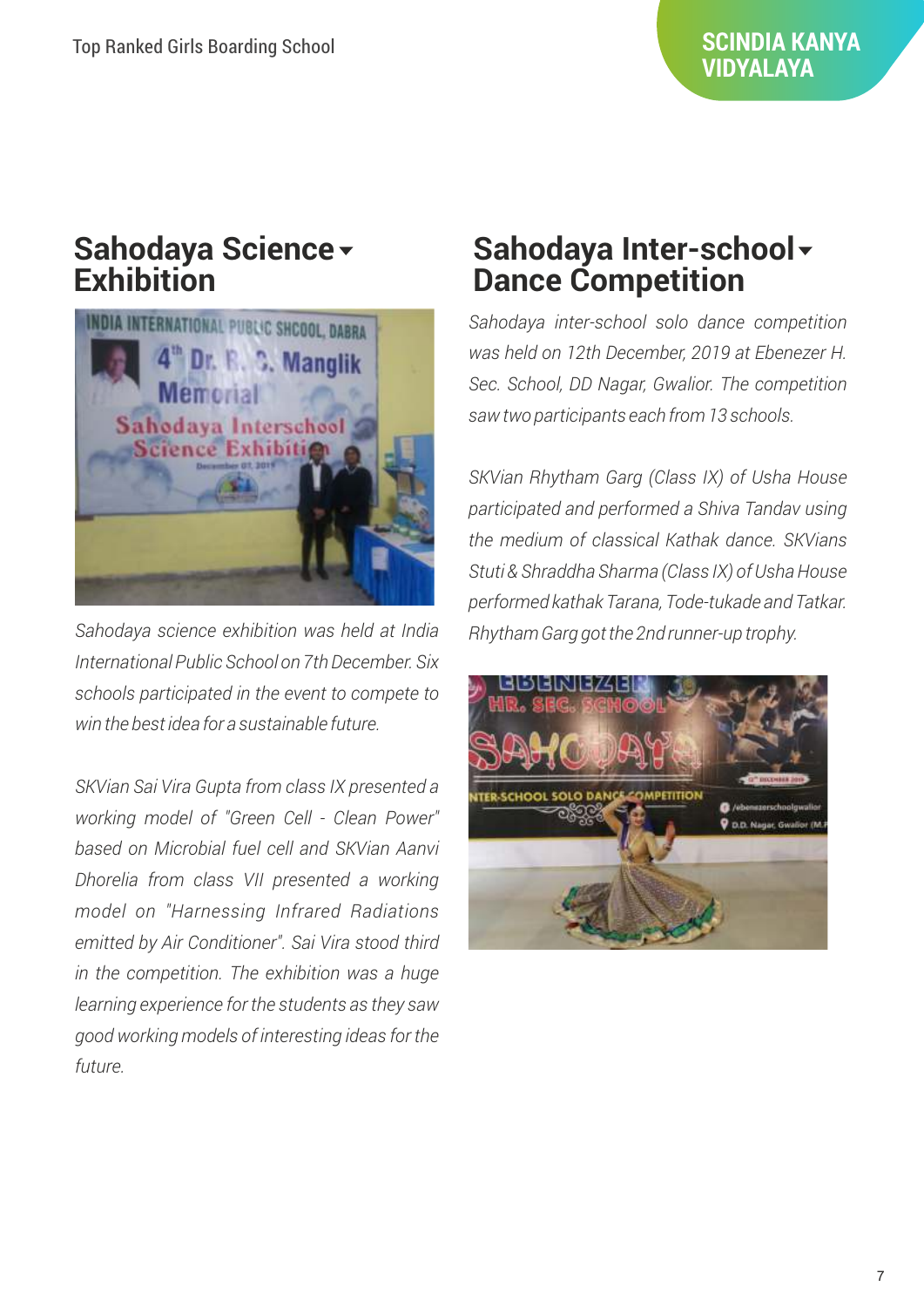# **International Adolescent Summit**



*The students of class VII competed in an inter-school collage making competition conducted at the ITM Global School Gwalior. Located on the outskirts of the city, the school considers itself to be enthusiastic in their capacity of sharing their love for arts with other schools around them.* 

*The International Adolescent Summit by Expressions India under the aegis of CBSE was conducted on 12th and 13th December in Delhi. A team of 5 girls from SKV participated in the Summit. They took part in various events like, The Myriad (The global health and wellness exhibition), Rhetorics, Yuva Sansad, Utopia, Surtaal and Nukkad Natak.* 

*The students received the Special Jury award on the Myriad and the Outstanding Performance award in Rhetorics. Additionally, all students received medals of honour.*

*This can be seen through the numerous paintings, statues and sculptures placed around the school corridors, the art room and even outside the school building. Our students were greatly inspired by this fervent dedication to the arts. Rishika and Arya secured the third place in the competition, while Vanya and Anshika secured the consolation prize.* 

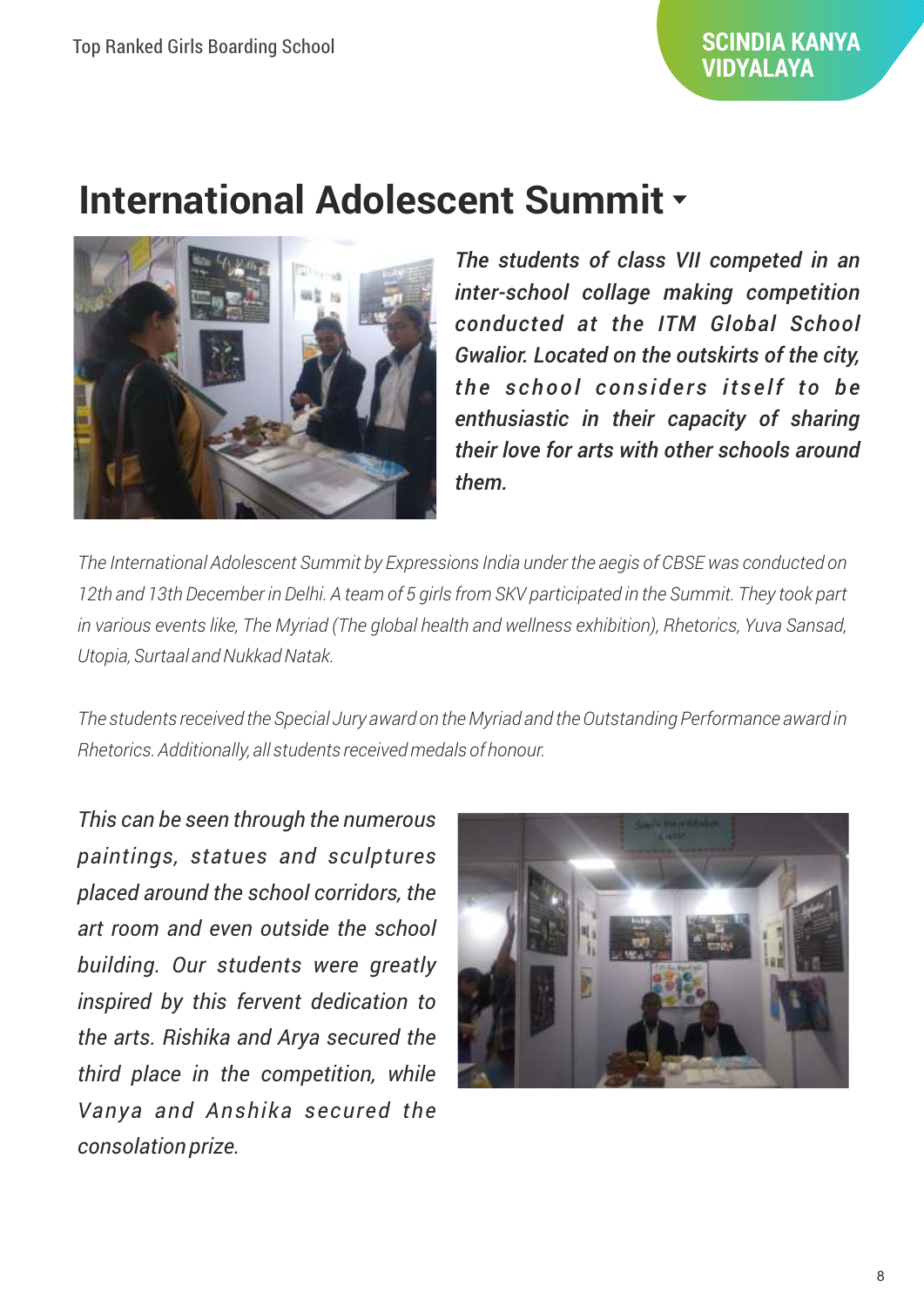## **Inter-school Collage Competition**



*The students of class VII competed in an inter-school collage making competition conducted at the ITM Global School Gwalior. Located on the outskirts of the city, the school considers itself to be enthusiastic in their capacity of sharing their love for arts with other schools around them. This can be seen through the numerous paintings, statues and sculptures placed around the school corridors, the art room and even outside the school building. Our students were greatly inspired by this fervent dedication to the arts. Rishika and Arya secured the third place in the competition, while Vanya and Anshika secured the consolation prize.*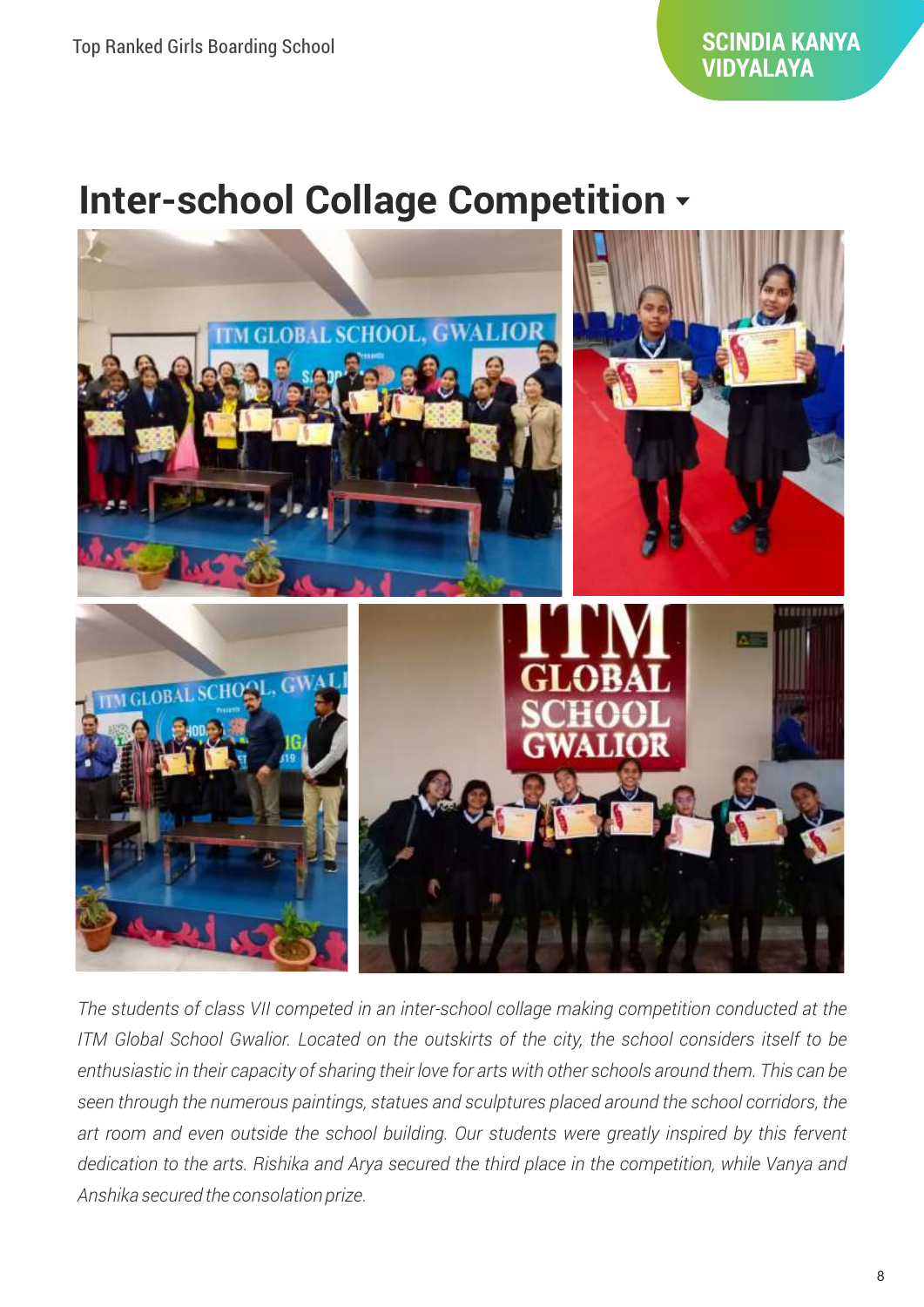### **Amity University Art Fest**

*Vidhishree Bansal received first prize of Rs 51000/- for her art work at the Amity University Art Fest on 22nd December, 2019.*



### **SGFI Taekwondo Nationals Championship**



*Six students from SKV and seven girls from three other IPSC schools participated in the SGFI Taekwondo Nationals Championship held at Vidisha, (MP) from 17th to 22nd December 2019, where 27 teams from across the country participated. Aastha Sharma (Wt. Ct.-38-42) from SKV, won two bouts against Navodaya and Assam team. Shruti Agarwal (55-59 kg) from SKV, Gwalior won one bout against Punjab team. Everybody appreciated them for team coordination, discipline and sportsmanship.*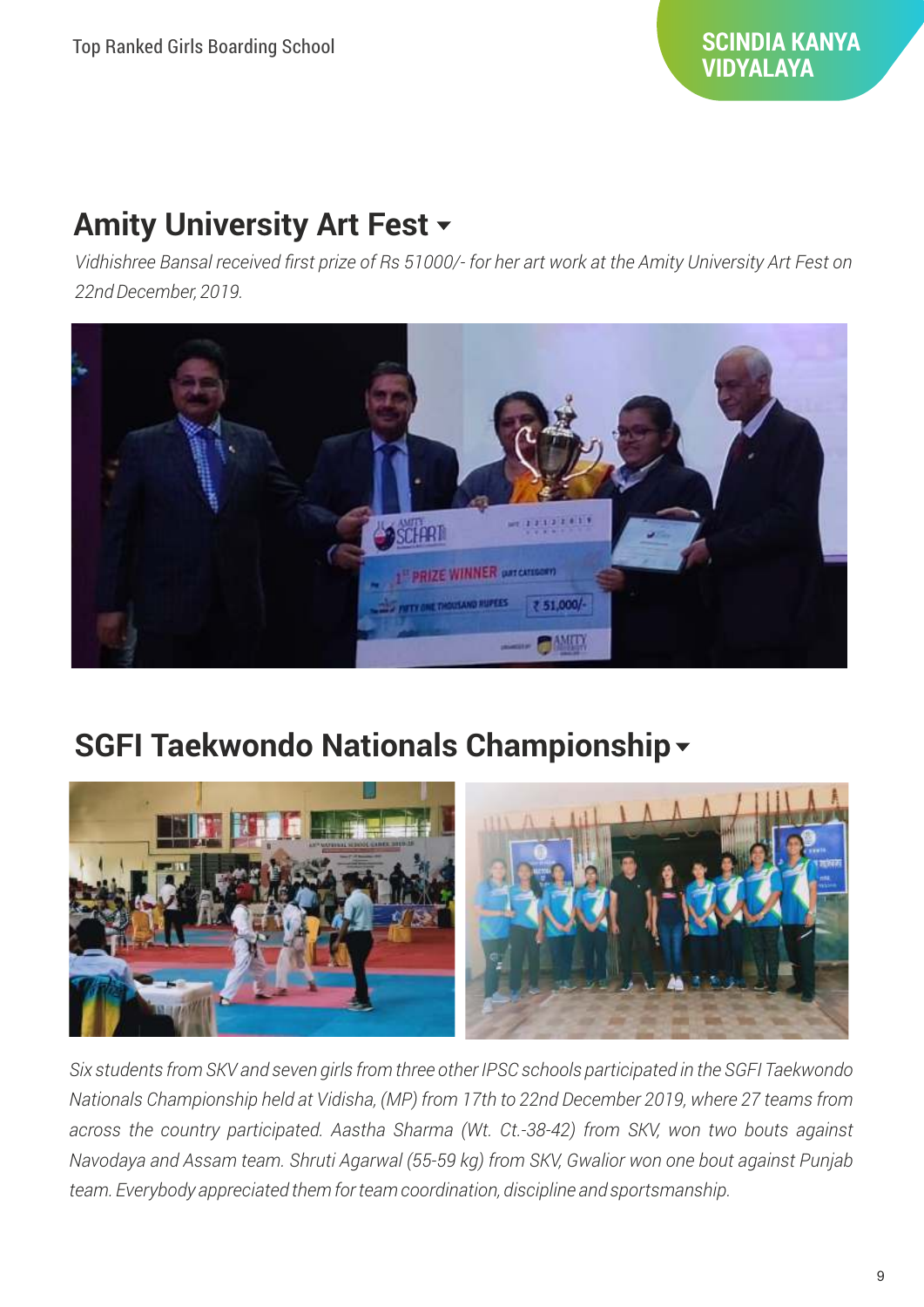#### **Round Square Fun Fair**

*The Round Square Committee of SKV organised a 'Fun Fair' for all the students on December 18th. There were wonderful performances of dance, music and drama at MJS Hall organized by various societies. The much awaited highlight of the evening was a dance party along with an al fresco buffet with a sumptuous spread for all. The cold nip in the weather did not deter the young crowd from having the time of their lives!*





#### **Round Square Conference**

*Eight students of SKV, along with a teacher escort attended the Round Square Conference hosted by the Punjab Public School, Nabha, from the 8th to 11th of September. The conference was themed 'Environment', where children in the age group of 7- 14 years formed barazza groups, to discuss various issues relating to the environment and the fragile ecosystem. They came away after gaining good insights into this very essential issue of today.*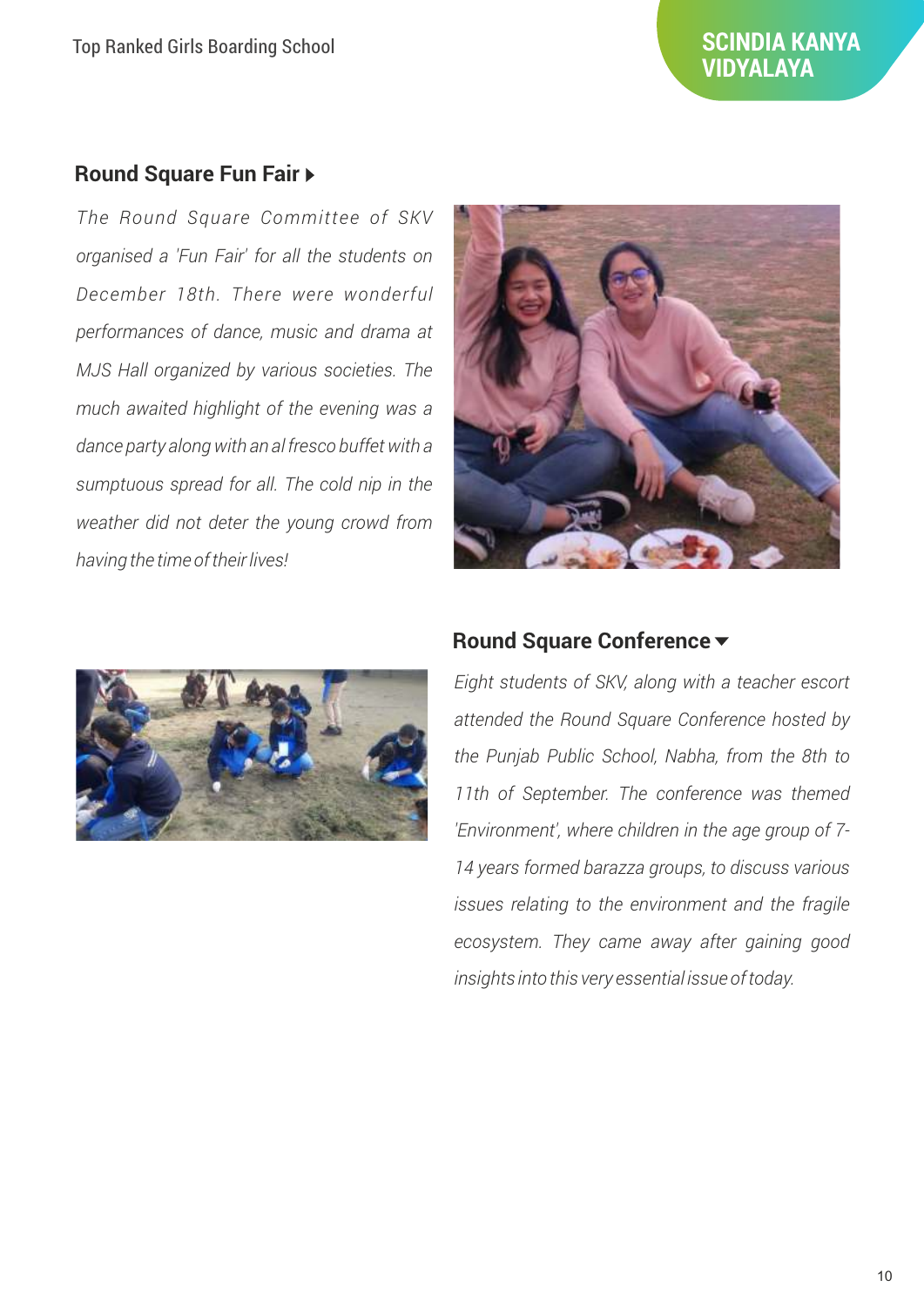# **Teacher Training**

*A workshop for the PE (Physical Education) teachers was held at Central Academy School, Gwalior (MP) on 14th December. The day-long workshop, attended by 58 participants, consisted of five sessions after an introduction session for 'Khelo India', a national program by the Ministry of Sports and Youth Affairs under the Government of India.* 



*The Khelo India 'Battery of Fitness Assessment Tests' was introduced to the participants via videos along with the 'assessor app & web portal' for schools. The participants were taken to the ground to show them how to record children's data using the app and the portal. Participants were showed how to calculate and upload data for different tests such as BMI, balancing, 50-meter race, push-ups, etc. The concluding session was about the importance of healthy living. The resource person for this session, Mr. Neeraj Mishra explained the ways for reducing weight and maintaining a healthy lifestyle.*

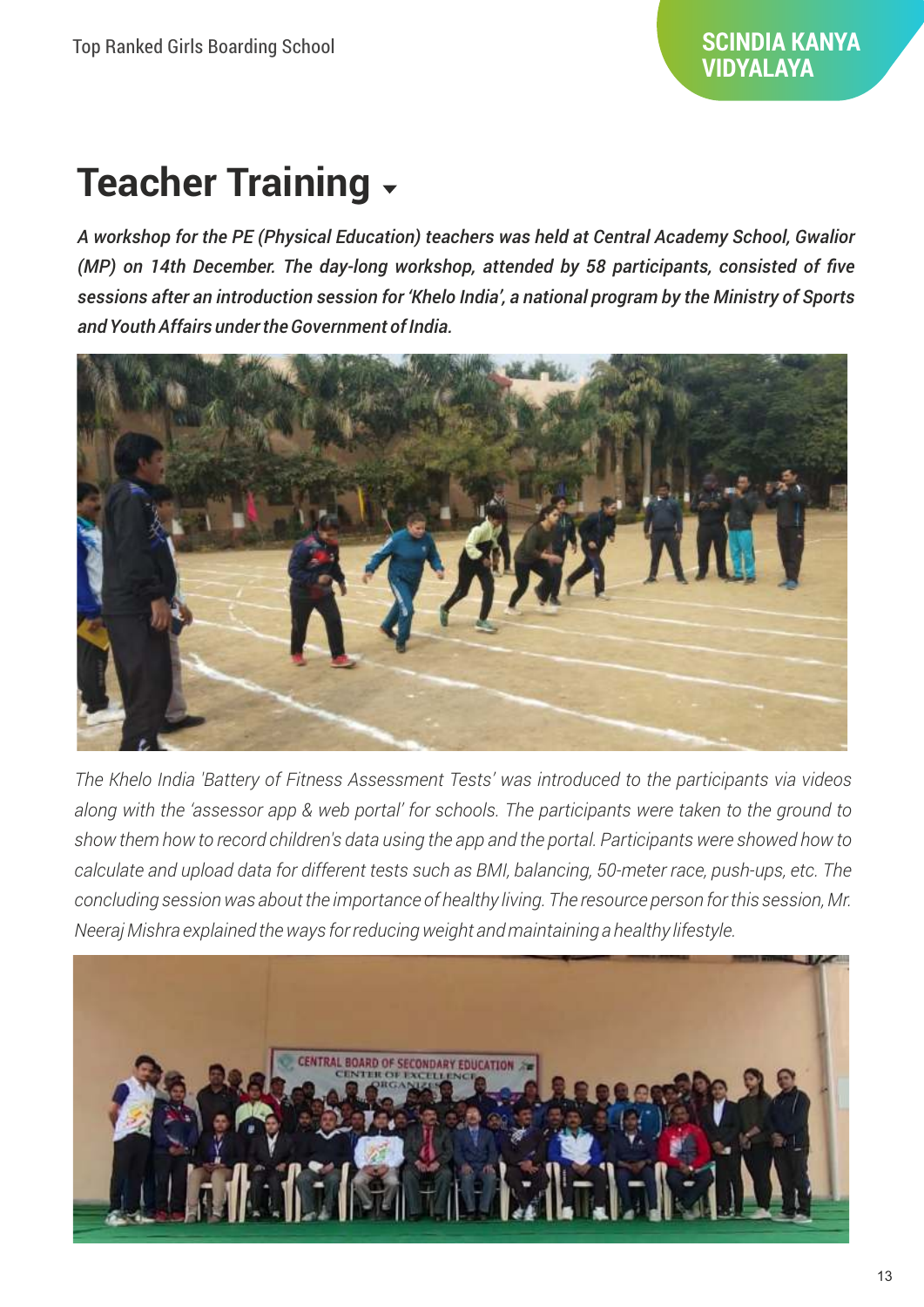# **Farewell Invitations**



*After days of waiting and anticipation, the 12th graders and the entire school on 17th December finally got a glimpse of the special evening organised by class XI for the 'Farewell' of class XII. Thefarewell invitation comprised of an introduction of the characters, and an energetic dance performance, followed by a beautiful setup in the evening with personal gift boxes for each 12th grader containing cupcakes, invitation card, balloons and an entry pass!*



*The Farewell for class XII given by the class XI students, took place on the 19th December. Though it would be another three months before class XII actually go, their impending absence was felt very strongly by their juniors. It was wonderful to observe the graduating batch walking down the red carpet elegantly dressed in colourful sarees.* 

*The variety entertainment programme, facetiously titled "Chaos", had with it a strong message - that there was none so fabulous a lifestyle than the one that SKVians are already living! The evening concluded with a buffet dinner.*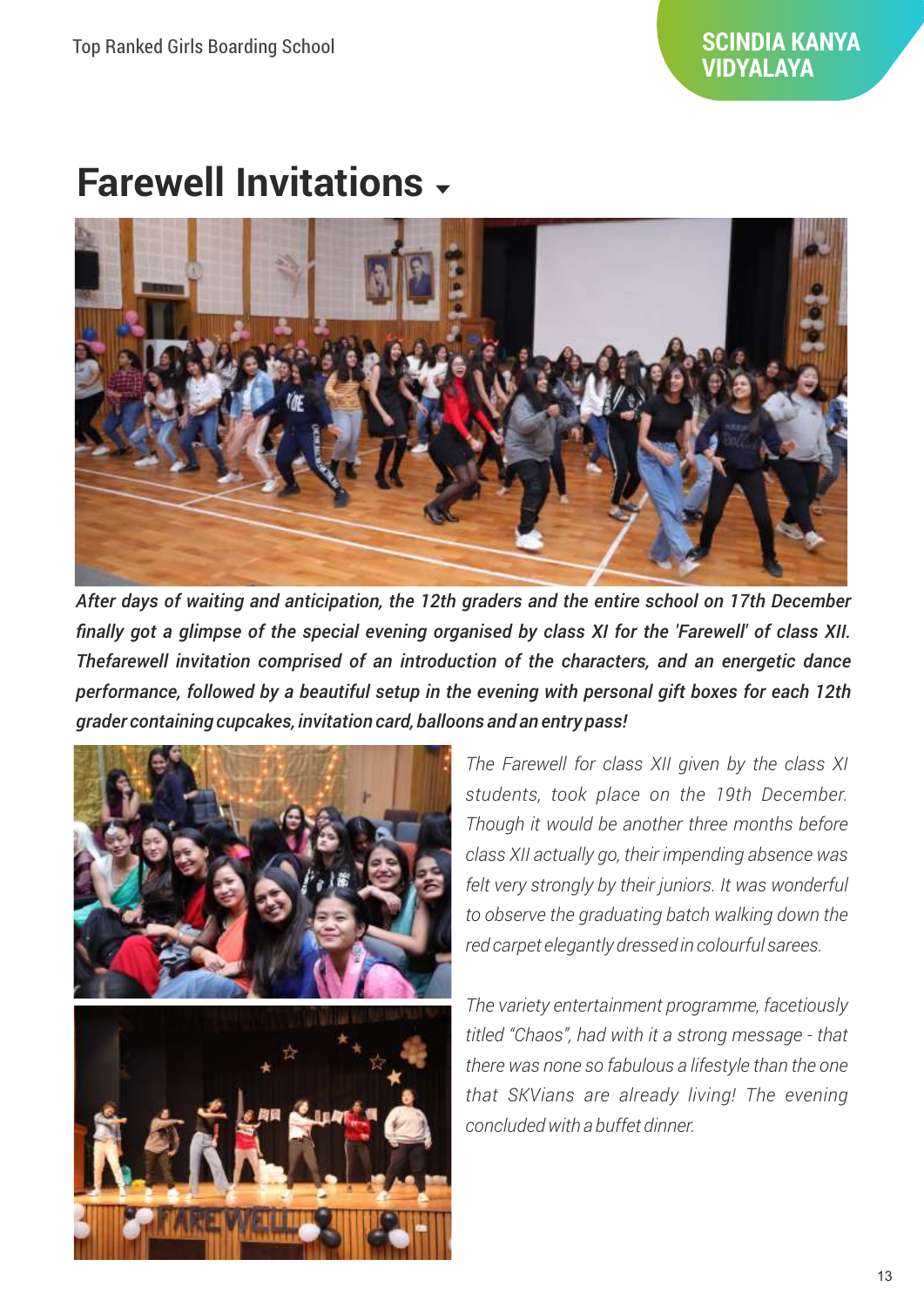# **Alumni visit to school**

*Alumni Sonali Suryavanshi (class of 2005) visited SKV with her fiancee Raghav Podar who runs over a hundred schools across the country which are synonymous with high quality education.*





### **Service activity Sankalp**

*On 21st December, four girls along with Adarsh Sharma, visited Sirol Village near Gwalior. The inhabitants of Sirol were instructed on the importance of women's hygiene and the use of sanitary napkins. Before leaving napkins were distributed to the women of the village.*